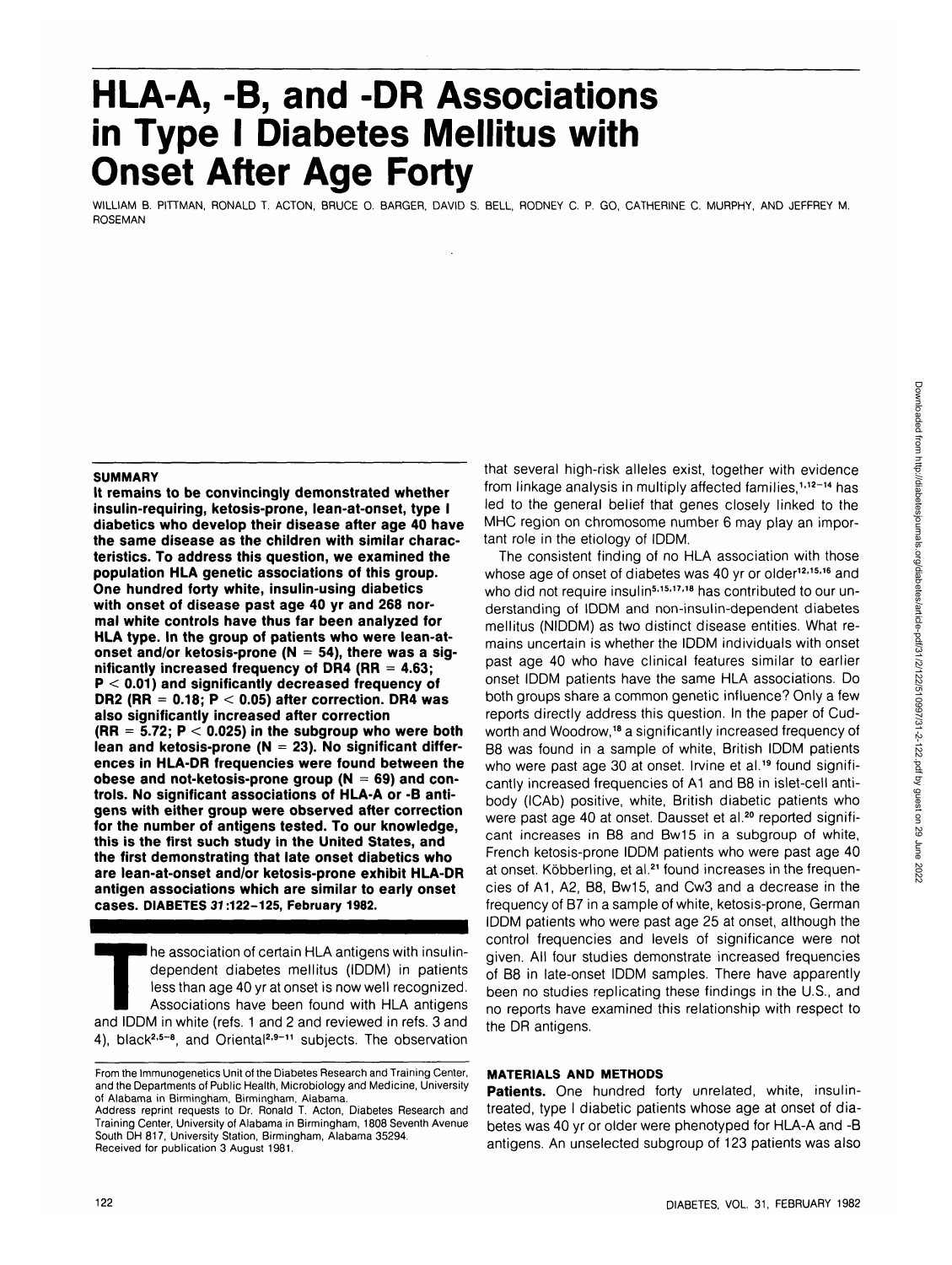#### WILLIAM B. PITTMAN AND ASSOCIATES

phenotyped for HLA-DR antigens. All patients included in' this study were seen at UAB's Diabetes Research and Training Center between June 1979 and June 1981. Over 70% of the patients were born in Alabama, 15% were born in the neighboring states of Tennessee, Georgia, Florida, and Mississippi, and less than 15% were born outside the southeastern United States. To our knowledge, none of the female patients had a history of gestational diabetes.

**Classification.** The criteria for dividing patients into subgroups were ketosis-proneness and body weight at onset of diabetes. Ketosis-proneness was defined as a history of ketoacidosis and/or a history of concurrently positive urine sugar and urine ketones. "Lean at onset" was defined as a weight less than or equal to 120% of the ideal body wt. estimates of the Society of Actuaries.<sup>22</sup> Those greater than 120% of ideal body wt. at onset were defined as obese. Information concerning these characteristics was obtained by interview and review of medical charts. Four subgroups were defined on the basis of these criteria: lean and ketosis-prone  $(N = 23)$ , lean and not-ketosis-prone  $(N = 17)$ , obese and ketosis-prone  $(N = 14)$ , and obese and not-ketosis-prone  $(N = 69)$ . Because of the small numbers of patients in the first three subgroups, they were pooled as a lean and/or ketosis-prone group ( $N = 54$ ) for comparing the frequency of HLA-A and -B antigens. The mean age at onset was  $52.55 \pm 1.15$  yr for the lean and/or ketosis-prone group, and  $52.65 \pm 0.94$  yr for the obese and not-ketosis-prone group. The male:female ratio was approximately 1.5:1 in the lean and/or ketosis-prone group and 1:1.8 in the obese and notketosis-prone group. Only four patients had coexistent autoimmune diseases, including one with Addison's disease, one with Graves' disease, one with pernicious anemia and one with both Hashimoto's thyroiditis and idiopathic thrombocytopenic purpura. All four patients with known coexistent autoimmune diseases were in the lean and/or ketosisprone group.

**Controls.** The control sample for the HLA-A and -B comparisons consisted of 268 healthy, unrelated, white subjects with no history of diabetes among first degree relatives. An unselected subgroup of 123 controls was also typed for HLA-DR antigens. Over 60% of the controls were born in Alabama, 20% were born in the neighboring states, and less than 20% were born outside the southeastern United States. A fasting blood sugar was examined on all the controls and no abnormal results were found.

**Typing techniques.** HLA-A and -B antigens were determined by the standard microdroplet cytotoxicity test as described by Terasaki and McClelland<sup>23</sup> and refined by Mittal et al..<sup>24</sup> Antisera were obtained from the serum screening program of the Tissue Typing Laboratory at UAB's Diabetes Research and Training Center, from the NlH, by exchange with other investigators, and from Dr. Paul Terasaki at UCLA. The HLA antigens analyzed include 16 specificities at the A locus and 20 specificities at the B locus.

HLA-DR typing was performed by the microdroplet cytotoxicity test on lymphocytes enriched with B-cells. Separation of B-cells was carried out by the nylon wool column technique.<sup>25</sup> Antisera detecting six specificities at the DR locus were obtained from Dr. Paul Terasaki.

**Analysis.** Comparisons of the HLA antigen frequencies between patient groups and controls were made using  $2 \times 2$ contingency tables. The relative risks were estimated by

# **RESULTS**

Comparisons of the HLA-A, -B, and -DR antigen frequencies between the two patient groups and controls are given in Tables 1-3. In the lean and/or ketosis-prone group, significantly increased frequencies before correction were found for A29 (RR = 3.14,  $P < 0.05$ ), Aw33 (RR = 9.05,  $P < 0.05$ ), and DR4 (RR = 4.63, P  $< 0.0005$ ), while the frequencies of DR2  $(RR = 0.18, P < 0.001)$  and DR7  $(RR = 0.30, P < 0.025)$  were decreased. After correction for the number of antigens tested, only the increase in DR4 and the decrease in DR2 remained significant. The frequencies of B8 and B15 were increased in the lean and/or ketosis-prone group (B8, RR = 1.21; B15, RR = 1.54), although not significantly different from controls.

Woolf's odds ratio.<sup>26</sup> The statistical significance of association was tested by conventional chi-square analysis. The P

In the obese and not-ketosis-prone group, increased frequencies were found for B7 (RR =  $2.21$ , P < 0.005) and DR4 (RR = 2.47,  $P < 0.025$ ). A decreased frequency was found for B15 (RR =  $0.16$ , P < 0.005). When the P values were corrected for the number of antigens tested, none of the associations was significant.

The lean and/or ketosis-prone group was divided into three subgroups for comparisons of the DR frequencies. As shown in Table 4, statistically significant differences between patient subgroups and controls were found for DR2, DR4, and DR7 antigens. The DR2 antigen was completely absent in the lean and ketosis-prone subgroup  $(N = 23)$ .  $RR = 0.00$ ,  $P < 0.005$ ). The relative risk of DR2 was also decreased in the lean and not-ketosis-prone subgroup  $(RR = 0.48, P > 0.05)$  and the obese and ketosis-prone subgroup (RR =  $0.17$ , P > 0.05), although the differences were not statistically significant. The DR4 antigen was sig-

TABLE 1

Comparisons of HLA-A locus antigen frequencies between late-onset diabetics and controls

|                | Normal<br>controls<br>$(N = 268)$ |        | Lean and/or<br>ketosis prone<br>$(N = 61)$ | Obese and<br>not-ketosis-<br>prone<br>$(N = 75)$ |      |
|----------------|-----------------------------------|--------|--------------------------------------------|--------------------------------------------------|------|
| HLA<br>antigen | (%)                               | $(\%)$ | RR*                                        | (%)                                              | RR*  |
| A1             | 35.8                              | 32.8   | 0.87                                       | 28.0                                             | 0.70 |
| A2             | 47.8                              | 52.5   | 1.21                                       | 56.0                                             | 1.39 |
| A3             | 27.2                              | 27.9   | 1.03                                       | 20.0                                             | 0.67 |
| A11            | 11.2                              | 6.6    | 0.56                                       | 16.0                                             | 1.51 |
| Aw23           | 6.3                               | 1.6    | 0.25                                       | 4.0                                              | 0.62 |
| Aw24           | 14.9                              | 13.1   | 0.86                                       | 18.7                                             | 1.31 |
| A25            | 4.9                               | 3.3    | 0.66                                       | 5.3                                              | 1.11 |
| A26            | 5.2                               | 1.6    | 0.30                                       | 5.3                                              | 1.02 |
| A28            | 11.6                              | 6.6    | 0.54                                       | 8.0                                              | 0.66 |
| A29            | 3.4                               | 9.8    | $3.14+$                                    | 2.7                                              | 0.79 |
| Aw30           | 5.6                               | 9.8    | 1.84                                       | 1.3                                              | 0.23 |
| Aw31           | 3.7                               | 6.6    | 1.81                                       | 2.7                                              | 0.71 |
| Aw32           | 3.7                               | 3.3    | 0.87                                       | 5.3                                              | 1.45 |
| Aw33           | 0.4                               | 3.3    | 9.05†                                      | 2.7                                              | 7.32 |
| Aw34           | 0.4                               | 0.0    | 0.00                                       | 0.0                                              | 0.00 |
| Aw36           | 1.1                               | 0.0    | 0.00                                       | 0.0                                              | 0.00 |

\* Relative risk estimated by Woolf's odds ratio,

 $t$  P < 0.05 before correction.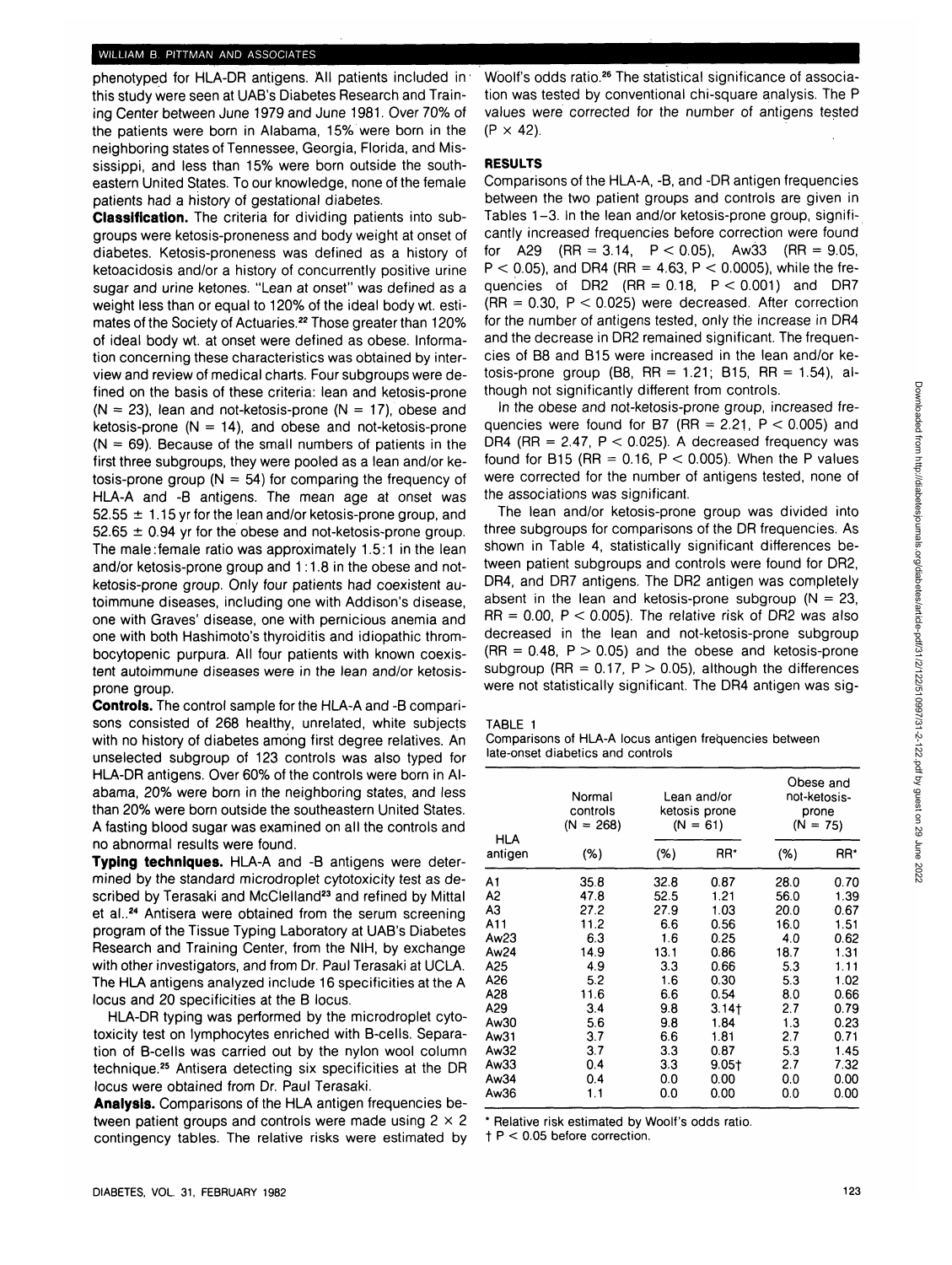TABLE 2

Comparisons of HLA-B locus antigen frequencies between late onset diabetics and controls

|                       | Normal<br>controls<br>$(N = 268)$ | Lean and/or<br>ketosis-prone<br>$(N = 61)$ |      | Obese and<br>not-ketosis-<br>prone<br>$(N = 75)$ |          |
|-----------------------|-----------------------------------|--------------------------------------------|------|--------------------------------------------------|----------|
| <b>HLA</b><br>antigen | (%)                               | (%)                                        | RR*  | (%)                                              | RR*      |
| <b>B7</b>             | 21.7                              | 16.4                                       | 0.73 | 373                                              | 2.21     |
| B8                    | 21.3                              | 24.6                                       | 1.21 | 20.0                                             | 0.93     |
| <b>B13</b>            | 4.1                               | 4.9                                        | 1.21 | 1.3                                              | 0.32     |
| <b>B14</b>            | 8.2                               | 11.5                                       | 1.45 | 40                                               | 0.47     |
| <b>B15</b>            | 14.9                              | 21.3                                       | 1.54 | 2.7                                              | $0.16$ t |
| B17                   | 11.2                              | 4.9                                        | 0.41 | 9.3                                              | 0.82     |
| <b>B18</b>            | 8.6                               | 11.5                                       | 1.38 | 6.7                                              | 0.76     |
| <b>Bw22</b>           | 5.2                               | 1.6                                        | 0.30 | 9.3                                              | 1.87     |
| B <sub>27</sub>       | 7.5                               | 6.6                                        | 0.87 | 5.3                                              | 0.70     |
| <b>Bw35</b>           | 19.4                              | 9.8                                        | 0.45 | 18.7                                             | 0.95     |
| <b>B37</b>            | 2.2                               | 0.0                                        | 0.00 | 0.0                                              | 0.00     |
| <b>Bw38</b>           | 3.7                               | 0.0                                        | 0.00 | 4.0                                              | 1.08     |
| <b>Bw39</b>           | 3.0                               | 4.9                                        | 1.68 | 4.0                                              | 1.35     |
| <b>B40</b>            | 14.6                              | 19.7                                       | 1.44 | 12.0                                             | 0.80     |
| <b>Bw44</b>           | 23.1                              | 32.8                                       | 1.62 | 29.3                                             | 1.38     |
| <b>Bw45</b>           | 1.1                               | 0.0                                        | 0.00 | 1.3                                              | 1.19     |
| <b>Bw49</b>           | 2.6                               | 4.9                                        | 1.93 | 5.3                                              | 2.11     |
| <b>Bw50</b>           | 1.5                               | 3.3                                        | 2.24 | 0.0                                              | 0.00     |
| Bw51                  | 6.3                               | 6.6                                        | 1.04 | 9.3                                              | 1.52     |
| <b>Bw52</b>           | 2.2                               | 0.0                                        | 0.00 | 1.3                                              | 0.59     |

\* Relative risk estimated by Woolf's odds ratio,

 $t$  P < 0.05 before correction.

nificantly increased in the lean and ketosis-prone subgroup  $(RR = 5.72, P < 0.0005)$ , the lean and not-ketosis-prone subgroup (RR =  $4.36$ , P < 0.005), and the obese and ketosis-prone subgroup (RR =  $3.46$ , P < 0.05). The strongest DR4 association was in the lean and ketosis-prone subgroup, which remained significant after correction  $(P < 0.025)$ . The DR7 antigen, which was detected in 31 out of 123 controls, was significantly decreased in the lean and ketosis-prone subgroup (RR = 0.13,  $P < 0.05$ ), although not significantly after correction. The relative risk for DR7 was also decreased in the lean and not-ketosis-prone subgroup (RR =  $0.19$ , P  $> 0.05$ ).

## TABLE 3

Comparisons of DR locus antigen frequencies between late onset diabetics and controls

|                 | Normal<br>controls<br>$(N = 123)$ | Lean and/or<br>ketosis-prone<br>$(N = 54)$ |          | Obese and<br>not-ketosis-<br>prone<br>$(N = 69)$ |         |
|-----------------|-----------------------------------|--------------------------------------------|----------|--------------------------------------------------|---------|
| HLA<br>antigen  | (%)                               | (%)                                        | RR*      | (%)                                              | RR*     |
| DR <sub>1</sub> | 13.8                              | 9.3                                        | 0.64     | 21.7                                             | 1.73    |
| DR <sub>2</sub> | 30.9                              | 7.4                                        | $0.18 +$ | 27.5                                             | 0.85    |
| DR <sub>3</sub> | 32.5                              | 38.9                                       | 1.32     | 26.1                                             | 0.73    |
| DR4             | 13.8                              | 42.6                                       | $4.63+$  | 27.5                                             | $2.37+$ |
| DR <sub>5</sub> | 4.9                               | 7.4                                        | 1.56     | 4.4                                              | 0.89    |
| DR7             | 25.2                              | 9.3                                        | 0.301    | 17.4                                             | 0.62    |

\* Relative risk estimated by Woolf's odds ratio,

 $t$  P < 0.05 after correction.

 $\texttt{\ddagger}$  P < 0.05 before correction.

TABLE 4

Comparisons of DR locus antigen frequencies between subgroups of late onset diabetics and controls

| <b>HLA</b>                             | Normal<br>controls<br>$(N = 123)$           | Lean and<br>ketosis-<br>prone<br>$(N = 23)$ |                                                      | Lean and<br>not-ketosis-<br>prone<br>$(N = 17)$ |                                               | Obese and<br>ketosis-<br>prone<br>$(N = 14)$ |                                                 |
|----------------------------------------|---------------------------------------------|---------------------------------------------|------------------------------------------------------|-------------------------------------------------|-----------------------------------------------|----------------------------------------------|-------------------------------------------------|
| antigen                                | (%)                                         | (%)                                         | RR*                                                  | (%)                                             | RR*                                           | (%)                                          | RR*                                             |
| DR1<br>DR2<br>DR3<br>DR4<br>DR5<br>DR7 | 13.8<br>30.9<br>32.5<br>13.8<br>4.9<br>25.2 | 8.7<br>0.0<br>47.8<br>47.8<br>4.4<br>4.4    | 0.59<br>0.001<br>1.90<br>$5.72+$<br>0.89<br>$0.13 +$ | 5.9<br>17.7<br>29.4<br>41.2<br>5.9<br>5.9       | 0.39<br>0.48<br>0.86<br>4.36†<br>1.22<br>0.19 | 14.3<br>7.1<br>35.7<br>35.7<br>14.3<br>21.4  | 1.04<br>0.17<br>1.15<br>$3.46+$<br>3.25<br>0.81 |

Relative risk estimated by Woolf's odds ratio.

 $t$  P < 0.05 before correction.

 $\pm$  P < 0.05 after correction.

## **DISCUSSION**

The finding of previously reported HLA associations with early onset IDDM cases in a sample of late onset cases with similar characteristics would suggest that both groups share at least one common genetic influence in the etiology of their disease. The data from population studies during the past decade indicate that the HLA-A and -B antigens associated with IDDM often differ between racial and ethnic groups. However, the results of the 1980 International Histocompatibility Workshop<sup>2</sup> reveal significantly decreased frequencies of DR2 and significantly increased frequencies of DR4 in all early onset IDDM populations studied.

The HLA-B locus antigens most commonly found associated with early onset and late onset IDDM in Caucasian populations have been B8 and B15. Although the frequencies of these antigens were increased in the lean and/or ketosis-prone group, these findings were not significant. The lack of any significant differences with respect to the -B antigens could reflect small sample size.

The HLA-DR2 and DR4 associations of the late-onset, lean and/or ketosis-prone group found in this study are similar to the previously reported associations of HLA-DR with early-onset IDDM. Comparisons of the HLA-DR frequencies between the different subgroups of lean and/or ketosisprone patients (Table 4) demonstrate that the strongest associations occur in the lean and ketosis-prone subgroup. The complete absence of DR2 in this subgroup suggests that the hypothesized protective effect of DR2 in the development of IDDM persists throughout life. The increase of DR4 in the lean and ketosis-prone subgroup (RR  $=$  5.7), which was significant after correction, demonstrates that the genetic susceptibility to IDDM associated with the D/DR locus is not restricted to those under age 40.

The previously reported association with DR3 was not observed in the lean and/or ketosis-prone group, although an increase was seen in the subgroup who were both lean and ketosis prone. The reason for this lack of association with DR3 is uncertain. Some investigators have advanced a two diabetogenic allele hypothesis based initially on the observation that the risk for B8/B15 heterozygotes appeared to be higher than the risks for B8/B8 and B15/B15 homozygotes.<sup>27-29</sup> As HLA-DR data became available, analogous arguments were made for a distinction between DR3 and